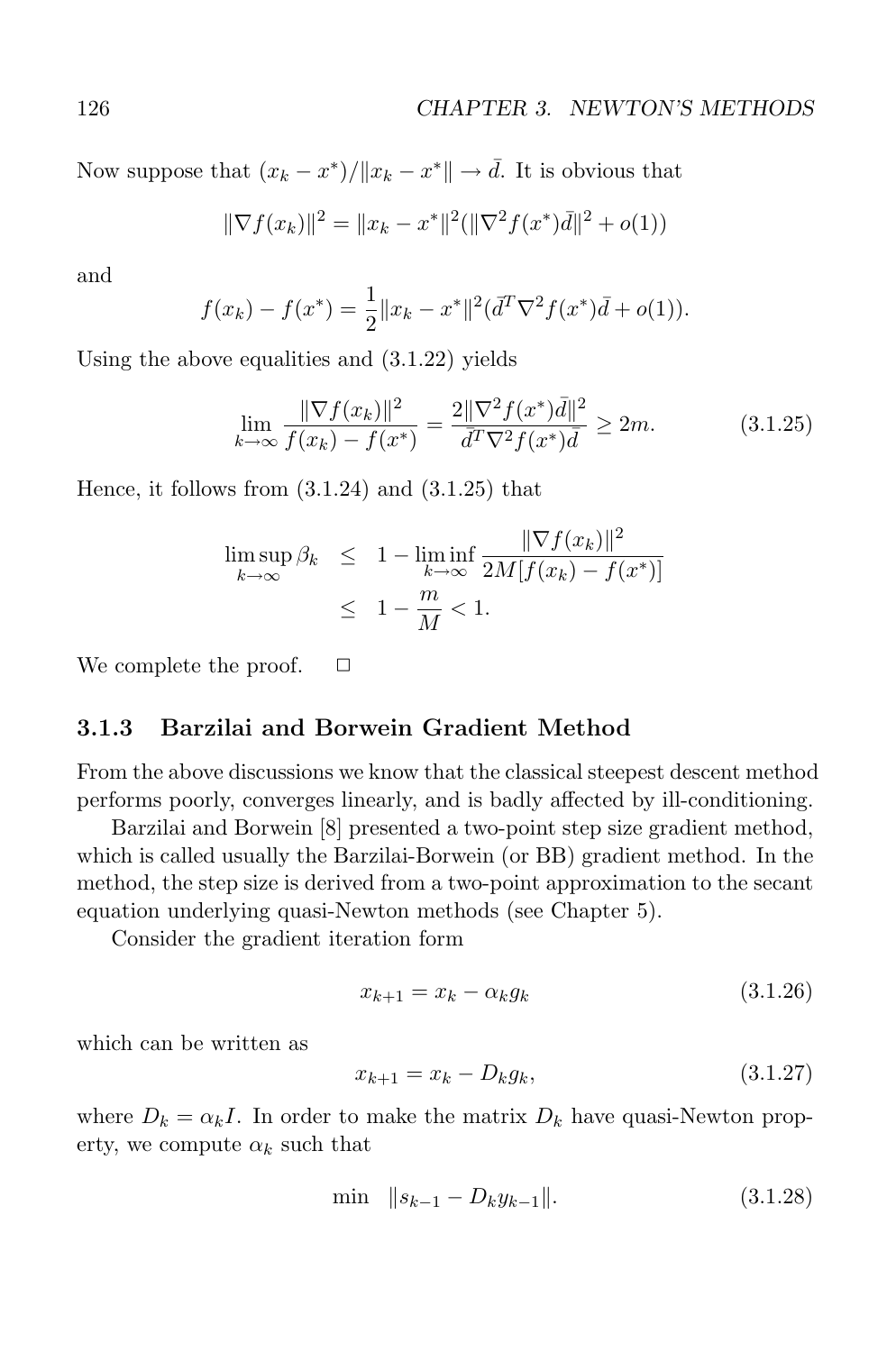This yields that

$$
\alpha_k = \frac{s_{k-1}^T y_{k-1}}{y_{k-1}^T y_{k-1}},\tag{3.1.29}
$$

where  $s_{k-1} = x_k - x_{k-1}, y_{k-1} = g_k - g_{k-1}.$ 

By symmetry, we may minimize  $||D_k^{-1} s_{k-1} - y_{k-1}||$  with respect to  $\alpha_k$ and get

$$
\alpha_k = \frac{s_{k-1}^T s_{k-1}}{s_{k-1}^T y_{k-1}}.\tag{3.1.30}
$$

The above description produces the following algorithm.

**Algorithm 3.1.8** (The Barzilai-Borwein gradient method)

Step 0. Given  $x_0 \in R^n, 0 \leq \varepsilon \leq 1$ . Set  $k = 0$ .

- Step 1. If  $||g_k|| \leq \varepsilon$ , stop; otherwise let  $d_k = -g_k$ .
- Step 2. If  $k = 0$ , find  $\alpha_0$  by line search; otherwise compute  $\alpha_k$  by  $(3.1.29)$  or  $(3.1.30)$ .

Step 3. Set 
$$
x_{k+1} = x_k + \alpha_k d_k
$$
.

Step 4. 
$$
k := k + 1
$$
, return to Step 1.  $\Box$ 

It is easy to see that in this method no matrix computations and no line searches (except  $k = 0$ ) are required. The Barzilai-Borwein method is, in fact, a gradient method, but requires less computational work, and greatly speeds up the convergence of the gradient method. Barzilai and Borwein [8] proved that the above algorithm is R-superlinearly convergent for the quadratic case.

In the general non-quadratic case, a globalization strategy based on nonmonotone line search is suitable to Barzilai-Borwein gradient method. In addition, in general non-quadratic case,  $\alpha_k$  computed by  $(3.1.29)$  or  $(3.1.30)$ can be unacceptably large or small. Therefore, we must assume that  $\alpha_k$ satisfies the condition

$$
0 < \alpha^{(l)} \le \alpha_k \le \alpha^{(u)}, \quad \text{for all } k,
$$

where  $\alpha^{(l)}$  and  $\alpha^{(u)}$  are previously determined numbers.